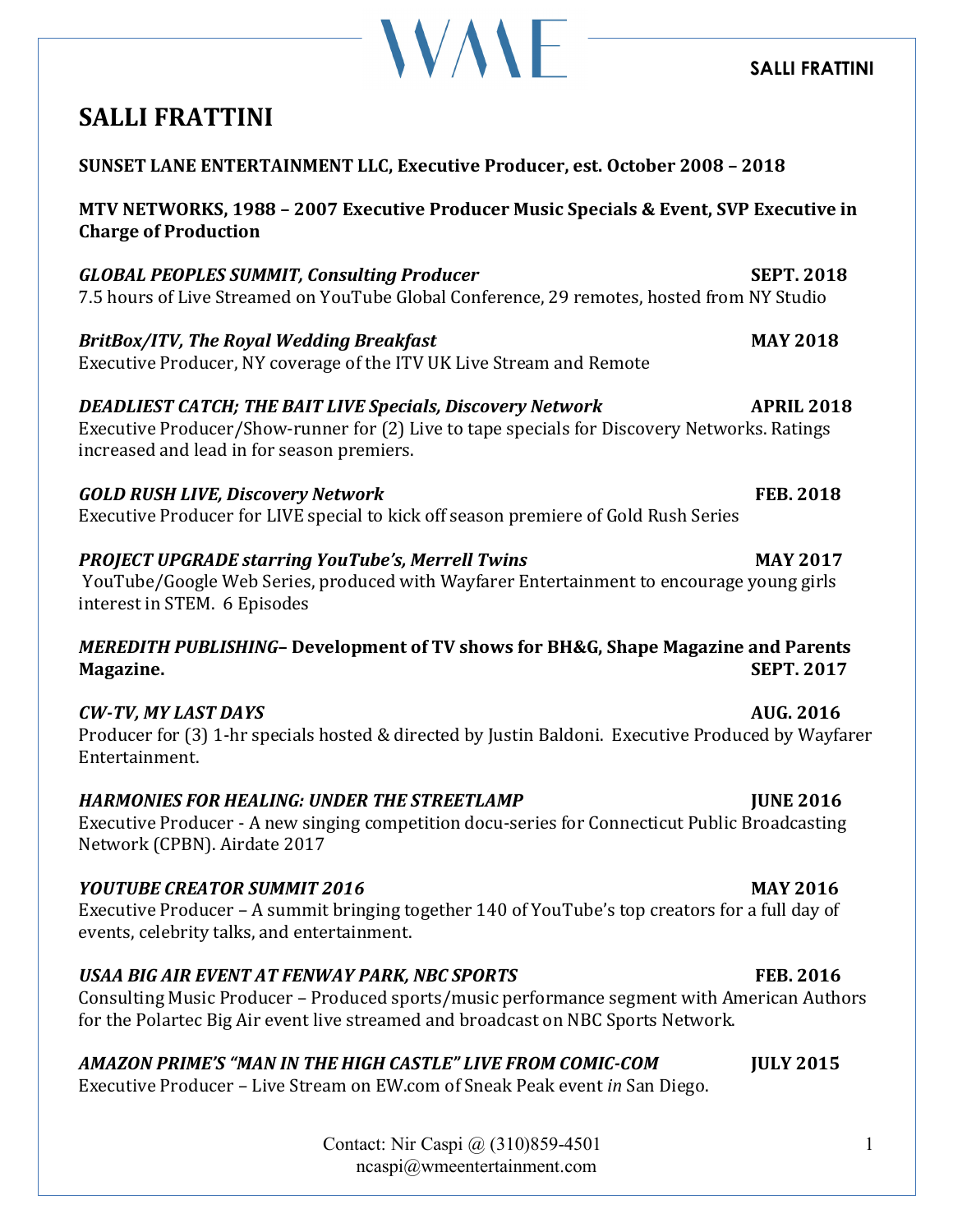### 2

### COLLEGEHUMOR'S COMEDY MUSIC HALL OF FAME presented by IFC **INCICLEGEHUMOR'S** COMEDY MUSIC HALL OF FAME presented by IFC

Executive Producer – A new special from CollegeHumor honoring the best in comedy music, hosted by Paul F. Tompkins and featuring special guests and musical artists. Airing on IFC on June 19.

### *VH-1 LOVE & HIP HOP LIVE: THE WEDDING* **MAY 2015**

Consulting Producer for Eastern TV - The celebrity-studded live event featuring the wedding ceremony of Love & Hip-Hop New York's favorite couple. Hosted by Nina Parker and airing Memorial Day on VH1.

### *YOUTUBE CREATOR SUMMIT 2015* **APR 2015**

Executive Producer – A summit bringing together 100 of YouTube's top creators for a full day of events, celebrity talks, and other special guests. Shot for archive.

### **TNT'S STATE FARM NEIGHBORHOOD SESSIONS with JENNIFER LOPEZ UIN 2014**

Consulting Producer for Translation LLC - The first ever State Farm Neighborhood Sessions at Orchard Beach in the Bronx with Jennifer Lopez. The free event featured 'Good Neighbor' profile stories to build a 60-minute television special on TNT.

### *YOUTUBE ONSTAGE LIVE FROM THE KENNEDY CENTER* **MAY 2014**

Executive Producer - A free YouTube event which was live streaming from the Opera House at the Kennedy Center in Washington D.C. Performers included headliner and Grammy Award-winner John Legend with YouTube sensations Mike Relm, Playing For Change, Scott Bradlee and Post Modern Jukebox, Les Twins, and Lindsey Stirling.

### ABC LADY GAGA & THE MUPPETS' HOLIDAY SPECTACULAR **NOV 2013**

Executive Producer - Lady Gaga & the Muppets' Holiday Spectacular which aired Thanksgiving Day, 2013 on ABC at 9:30pm EST featured performances and appearances from Elton John, Joseph Gordon-Levitt, RuPaul, Kristen Bell, and many fan favorite Muppets including Miss Piggy, Kermit, Gonzo, and Animal.

### *YOUTUBE MUSIC AWARDS*  **NOV 2013**

Executive Producer - The first ever YouTube Music Awards streamed live on YouTube in early November acknowledging artists acclaimed by YouTube viewers and performers. Performances included Arcade Fire, Eminem, Lady Gaga, MIA, Avicii, Lindsey Stirling, CDZA, Earl Sweatshirt, Tyler The Creator, and Walk Off The Earth.

### THE RADIO DISNEY MUSIC AWARDS **ARRIVAL**

Executive Producer - The 2013 Radio Disney Music Awards were held on April 27 at the Nokia Theatre L.A. airing live across multiple platforms, including Vevo, Disney Channel, Radio Disney, and the RadioDisney.com and Disney.com websites. Performers included Selena Gomez, Cody Simpson, Austin Mahone, Bridgit Mendler, and more.

### *DEW TOUR with ALLI SPORTS AND NBC* AUG, OCT, and DEC 2013

Music & Lifestyle Production Consultant - The popular Dew Tour with Alli Sports and NBC Sports Network is an action sports and lifestyle festival in Ocean City, MD, San Francisco, CA and Breckenridge, CO. Performers included Krewella, New Politics, and Talib Kweli.

Contact: Nir Caspi @ (310)859-4501 ncaspi@wmeentertainment.com

**SALLI FRATTINI**

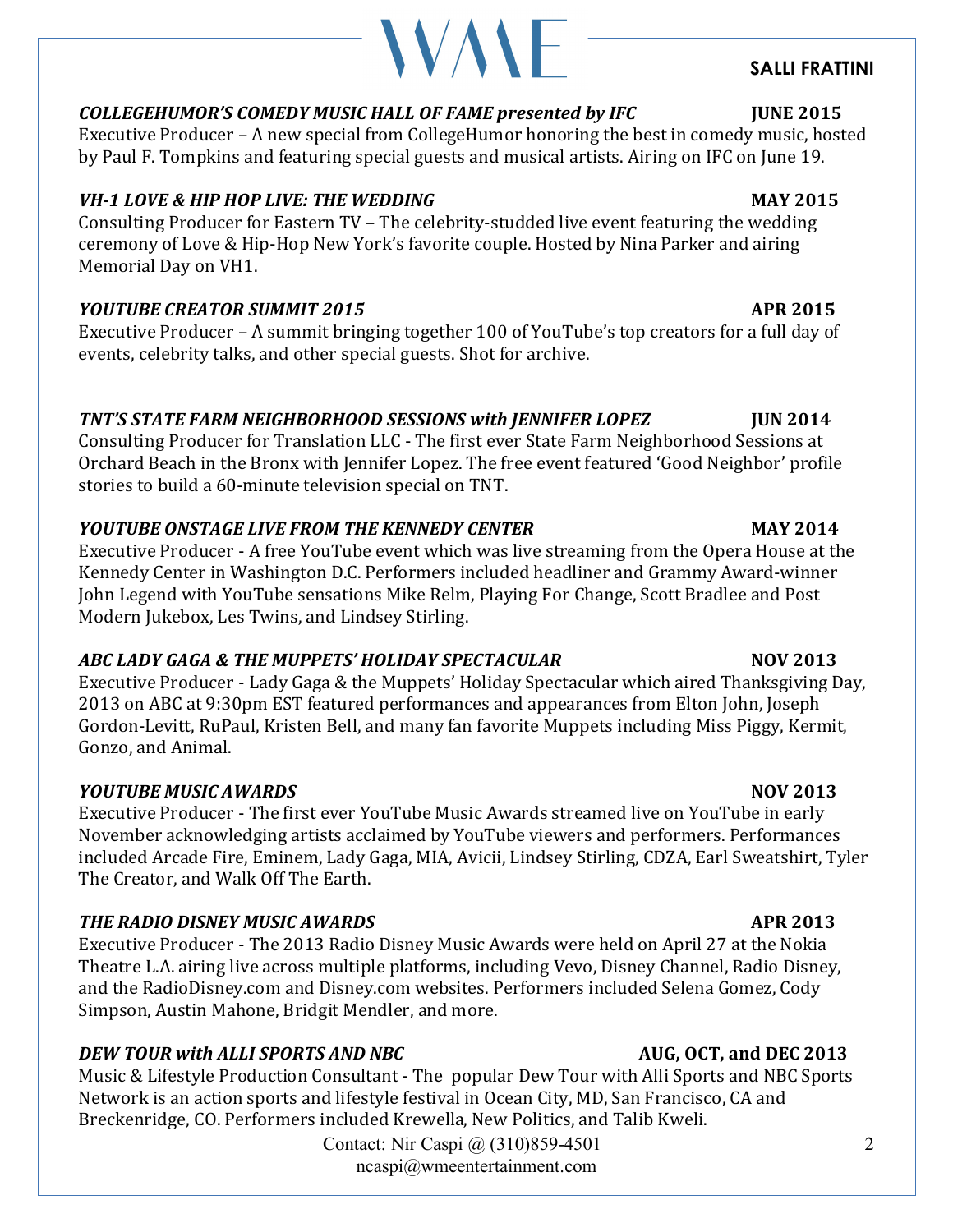# **WAVE**

### **SALLI FRATTINI**

### *BLACK GIRLS ROCK 2012 - BET BET* **<b>***OCT 2012*

Executive Producer - Black Girls Rock is a monumental entertainment special highlighting the accomplishments of exceptional women of color who have made outstanding contributions. Hosted by Tracee Ellis Ross and Regina King. Performers and honorees included Alicia Keys, Kerry Washington, Janelle Monae, and Missy Elliott.

### **THE 9TH ANNUAL STYLE AWARDS SEPT 2012**

Executive Producer - The 9th Annual Style Awards for The Style Network and PMC at Lincoln Center were broadcast prime time on NBC's Style Network on Thursday, September 13.

### *DEW TOUR with ALLI SPORTS AND NBC* **AUG, OCT, and DEC 2012**

Music & Lifestyle Production Consultant - Performers this year included Macklemore & Ryan Lewis and Lil Wayne.

### *ROBIN HOOD FOUNDATION BENEFIT*  **MAY 2012**

Line Producer - The Robin Hood Foundation Benefit is a major NYC charity event that draws 4,000 guests and raises over \$45 million for charity. Rihanna headlined the 2012 Robin Hood Foundation Benefit. 

### *NICKELODEON KIDS' CHOICE AWARDS 2012 ORANGE CARPET SPECIAL* **MAR 2012**

Executive Producer - The massive Orange Carpet at USC's Galen Center for the 2012 Nickelodeon Kids Choice Awards was a 60-minute live show aired on Nick.com/KCA and was hosted by Daniella Monet, Zach Sang, and Jeff Sutphen.

### *MTV* IGGY'S BEST NEW BAND **DEC** 2011

Executive Producer - A multi-location concert that unfolded in New York City's Best Buy Theater, the MTV Studio and on MTV's giant HD screen in Times Square. Hosted by a star cast of MTV personalities - including Matt Pinfield, Sway, and SuChin Pak - the concert was also streamed live on MTVIggy.com. Included the American debut of Korean pop band phenomenon 2NE1.

### *BLACK GIRLS ROCK 2011* **- BET <b>***NOV 2011*

Executive Producer - Black Girls Rock was a 2-hour special that aired on November 6th with  $(6)$ Performances, (5) Honorees and hosts Tracee Ellis Ross and Regina King.

### *THE 15TH ANNUAL WEBBY AWARDS JUN 2011*

Executive Producer - Sunset Lane Entertainment Executive Produced the creative content for live stream on webbyawards.com and Facebook.

### *NICKELODEON KIDS' CHOICE AWARDS 2011 ORANGE CARPET SPECIAL* **APR 2011**

Executive Producer - Live, On-Air, and on Nick.com, an Orange Carpet Pre-Show celebrity event. Sunset Lane Entertainment also provided live backstage coverage during the main show.

### *YOUTUBE PLAY:* A BIENNIAL OF CREATIVE VIDEO *OCT 2010*

Executive Producer - A Biennial of Creative Genius between Guggenheim Museum and Google/YouTube where 20 top artists from around the world were selected to showcase their digital work at the Guggenheim. Live stream on youtube.com/play

Contact: Nir Caspi @ (310)859-4501 ncaspi@wmeentertainment.com

### 3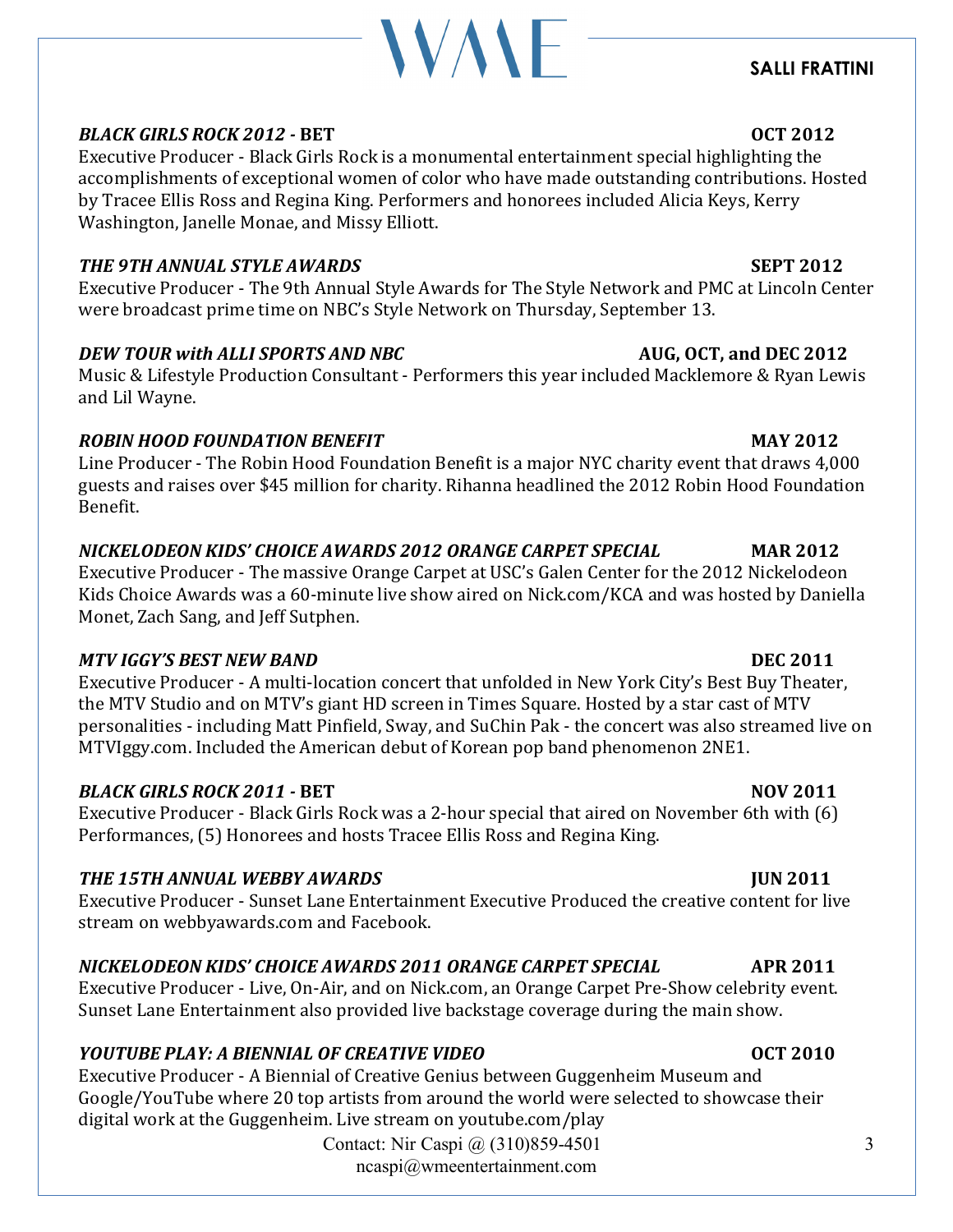### **BLACK GIRLS ROCK 2010 - BET DESIGNATION OCT 2010 -2012**

Executive Producer - A 2-hour entertainment special that aired on November 7th with performances by Missy Elliott, Monica, Jill Scott, Keri Hilson, and more. Hosted by Nia Long.

**VAVE** 

### *THE 14TH ANNUAL WEBBY AWARDS' WEBBY CHANNEL JUN 2010*

Executive Producer - Produced the YouTube Channel for 14th Annual Webby Awards.

### *BET'S* SOS SAVING OURSELVES: HELP FOR HAITI **FEB 2010**

Executive Producer - BET Network hosted a nationally televised concert and celebrity telethon aimed at raising donations for several organizations that provided immediate relief in Haiti. The two hour live telecast concert was held at the American Airlines Arena in Miami, Florida.

### *YOUTUBE LIVE* **NOV** 2008

Executive Producer - The first live-streamed entertainment event with YouTube. This show celebrated mainstream performers like Katy Perry and will.i.am along with YouTube celebrities.

### *NYC & COMPANY FIRST ANNUAL NYC HARBOR DAY* **APR - SEPT 2009**

Executive Producer - An event for NYC & Company for NY400 and Harbor Day Awareness of Parks and Waterways of NY. www.NYCgo/harborday

### **MTV CREDITS AND OTHER:**

| <b>MTV MOVIE AWARDS - EXECUTIVE PRODUCER</b><br>MTV's Premiere Movie Award Show                                                                                                                                                                      | 1996 - 2007          |
|------------------------------------------------------------------------------------------------------------------------------------------------------------------------------------------------------------------------------------------------------|----------------------|
| THE MTV VIDEO MUSIC AWARDS - EXECUTIVE PRODUCER<br>Executive in Charge of Production 1993 - 1995                                                                                                                                                     | 1996 - 2006          |
| MTV AT THE GRAMMY'S - EXECUTIVE PRODUCER<br>Live Red Carpet pre-show                                                                                                                                                                                 | FEB 2007, 2005, 2000 |
| <b>GAMER'S WEEK 2.0 - EXECUTIVE PRODUCER</b><br>Developed and Executive Produced week-long programming of video gaming specials. Including: X-<br>Box 360 Launch Special, Live Daily pogramming on TRL and MTV Jams, Hip Hop Gaming Finals<br>w/HHGL | 2006                 |
| LIVE 8 MTV PHILADELPHIA COVEARAGE - EXECUTIVE PRODUCER                                                                                                                                                                                               | <b>JULY 2005</b>     |
| <b>MTV - "REACT NOW" - EXECUTIVE PRODUCER</b>                                                                                                                                                                                                        | 2005                 |
| Hurricane Katrina Music Special                                                                                                                                                                                                                      |                      |
| <b>MTV's gamORZ WEEK - EXECUTIVE PRODUCER</b>                                                                                                                                                                                                        | 2005                 |
| Week-long programming stunt about videogame industry and gaming competition.                                                                                                                                                                         |                      |
| <b>MTV's Super Bowl XXXVI Programming - EXECUTIVE PRODUCER</b>                                                                                                                                                                                       | 2004                 |
| Including TRL LIVE, Rock 'n Jock Super Bowl, Daily Programming and MTV.com, Pepsi Smash                                                                                                                                                              |                      |
| Concert Special, and Super Bowl Halftime Show (Executive Producer).                                                                                                                                                                                  |                      |
| <b>GRAMMY RED CARPET SPECIAL</b>                                                                                                                                                                                                                     | 2003                 |
| LAUNCHED COLLEGE TELEVISION NETWORK/MTVU CHANNEL - CHANNEL EXECUTIVE                                                                                                                                                                                 | 2003                 |
|                                                                                                                                                                                                                                                      |                      |

Contact: Nir Caspi @ (310)859-4501 ncaspi@wmeentertainment.com

# **SALLI FRATTINI**

4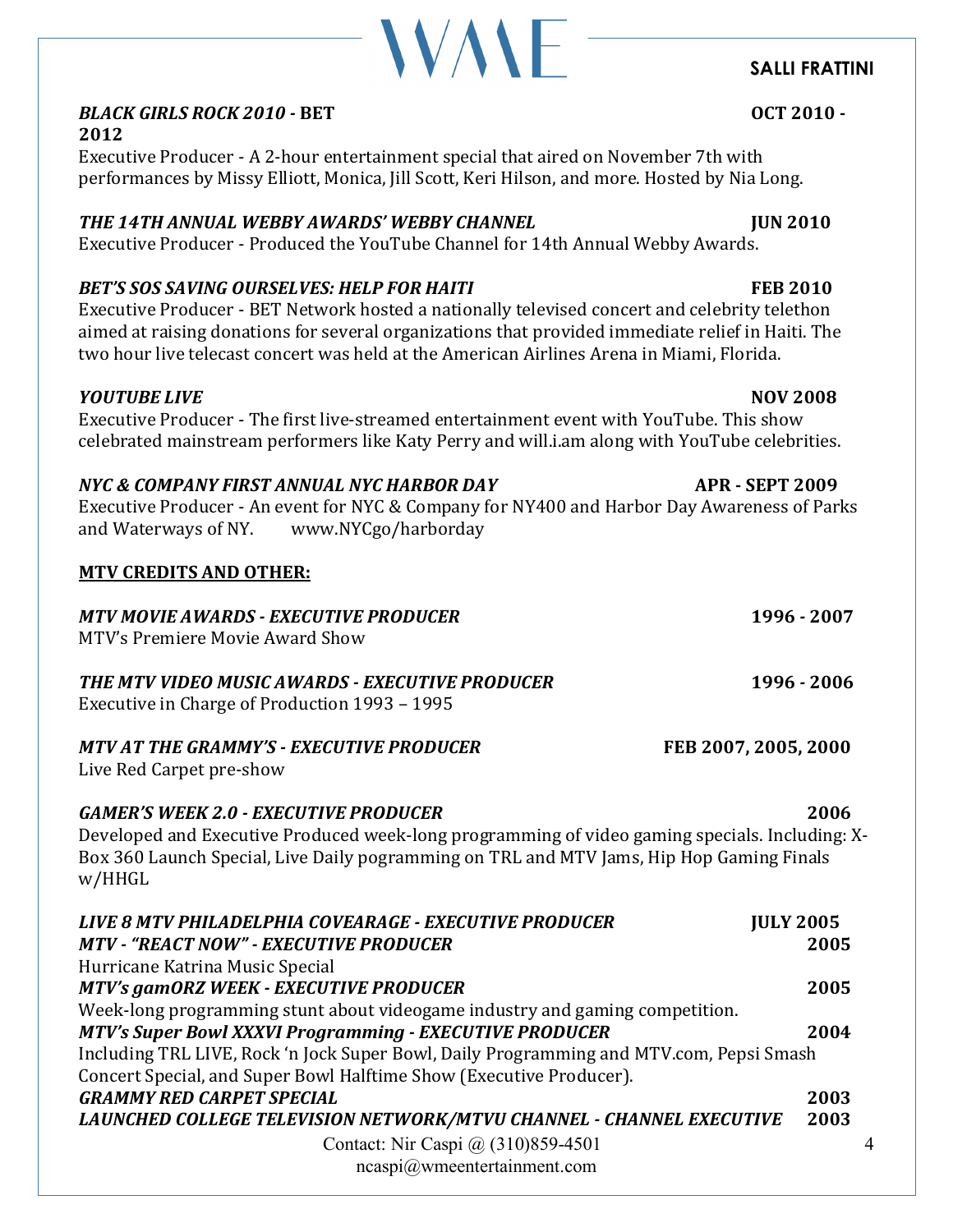### **SALLI FRATTINI**

|  |  | <b>WANE</b> |
|--|--|-------------|
|  |  |             |

| <b>MTV's NFL SUPER BOWL PROGRAMMING</b>                                           | 2002        |
|-----------------------------------------------------------------------------------|-------------|
| MTV's MLB ALL STAR WEEKEND, LIVE TRL                                              | 2002        |
| MTV OLYMPIC PROGRAMMING: MADE, TRL, and TRUE LIFE - EXECUTIVE PRODUCER            | 2002        |
| <b>2002 TRIBECA FILM FESTIVAL COMEDY &amp; CONCERT IN THE PARK</b>                | 2002        |
| <b>WORLD AIDS DAY, MTV COVERAGE FROM SEATTLE WA - EXECUTIVE PRODUCER</b>          | 2002        |
| SUPER BOWL XXXII HALFTIME PRODUCED BY MTV FOR CBS - EXECUTIVE PRODUCER            | 2001        |
| Includes: Super Bowl Saturday Night Ricky Martin concert, Rock n' Jock Super Bowl |             |
| TRIBECA FILM FESTIVAL CONCERT in BATTERY PARK, NYC                                | 2001        |
| <b>NEW YEAR'S EVE SPECIAL</b>                                                     | 2001        |
| 9/11/01 TRIBUTE TO THE TROOPS: A USO SPECIAL FROM RAMSTEIN AIRFORCE BASE,         |             |
| <b>GERMANY</b>                                                                    |             |
| NBA ALL STAR JAMS SPECIAL HOSTED BY P. DIDDY                                      | 2000        |
| KINGS OF COMEDY MOVIE, MTV CONSULTANT ON EVENT                                    | 2000        |
| <b>MTV SPRING BREAK</b>                                                           | 1999        |
| <b>MTV'S MILLENIAL NEW YEAR'S EVE SPECIAL</b>                                     | 1999        |
| <b>MTV SPRING BREAK - EXECUTIVE PRODUCER</b>                                      | 1998        |
| Locations: Jamaica, Cancun, and South Padre                                       |             |
| <b>MTV NEW YEARS EVE - EXECUTIVE PRODUCER</b>                                     | 1998        |
| NEW MUSIC WEEK - WEEK LONG MUSIC PROGRAMMING - EXECUTIVE IN CHARGE                | 1998        |
| <b>FASHIONABLY LOUD FROM MIAMI BEACH, FLA - EXECUTIVE EPRODUCER</b>               | 1998        |
| <b>WANNA BE A VJ - MTV'S VJ SEARCH PROGRAMMING</b>                                | 1998        |
| <b>SPORTS AND MUSIC FESITVAL, MEMPHIS TN</b>                                      | 1997        |
| A weekend of alternative sports programming with music.                           |             |
| <b>MTV SPRING BREAK</b>                                                           | 1996        |
| <b>ECO CHALLENGE SPECIAL</b>                                                      | 1996        |
| MTV SPORTS AND MUSIC FESITVAL, AUSTIN TX                                          | 1996        |
| MTV SPRING BREAK, LAKE HAVASU AZ                                                  | 1995        |
| <b>MT. MTV PROGRAMMING</b>                                                        | 1995        |
| A weekend of alternative sports programming with music.                           |             |
| <b>ECO CHALLENGE SPECIAL</b>                                                      | 1995        |
| From Utah in collaboration with Mark Burnett                                      |             |
| SEGA SPECIAL: "ROCK THE ROCK" FROM ALCATRAZ IN S.F. - EXECUTIVE IN CHARGE         | 1994        |
|                                                                                   |             |
| SANDBLAST SERIES SEGA SPECIAL - EXECUTIVE IN CHARGE                               | 1994        |
| MTV'S ROCK 'N ROLL INAUGURAL BALL WITH PRESIDENT BILL CLINTON                     | 1993        |
| <b>Supervising Producer</b>                                                       |             |
| <b>MTV'S BEACH HOUSE PROGRAMMING</b>                                              | 1993        |
| NEW YEAR'S EVE SPECIAL WITH NIRVANA AND PEARL JAM FROM SEATTLE                    | 1993        |
| MTV SPRING BREAK, DAYTONA BEACH FLA                                               | 1992        |
| NBC OLYMPICS, BARCELONA, SPAIN - BROADCAST MANAGER                                | 1992        |
| Worked on Opening & Closing Ceremony/Track & Fleld                                |             |
| MTV SPRING BREAK, DAYTONA BEACH - PRODUCTION MANAGER                              | 1990        |
| NBC SUMMER OLYMPICS, SEOUL KOREA                                                  | 1988        |
| Rowing & Canoeing, Broadcast Manager                                              |             |
| <b>ZINK COMMUNICATIONS</b>                                                        | 1986 - 1988 |
| Supervising Producer for Marketing & Corporate Production Company                 |             |
| ENTERTAINMENT TONIGHT, ON THE ROAD WITH MARY HART AND JOHN TISCH                  | 1986        |
| Contact: Nir Caspi @ (310)859-4501                                                | 5           |
| $ncaspi@$ wmeentertainment.com                                                    |             |
|                                                                                   |             |